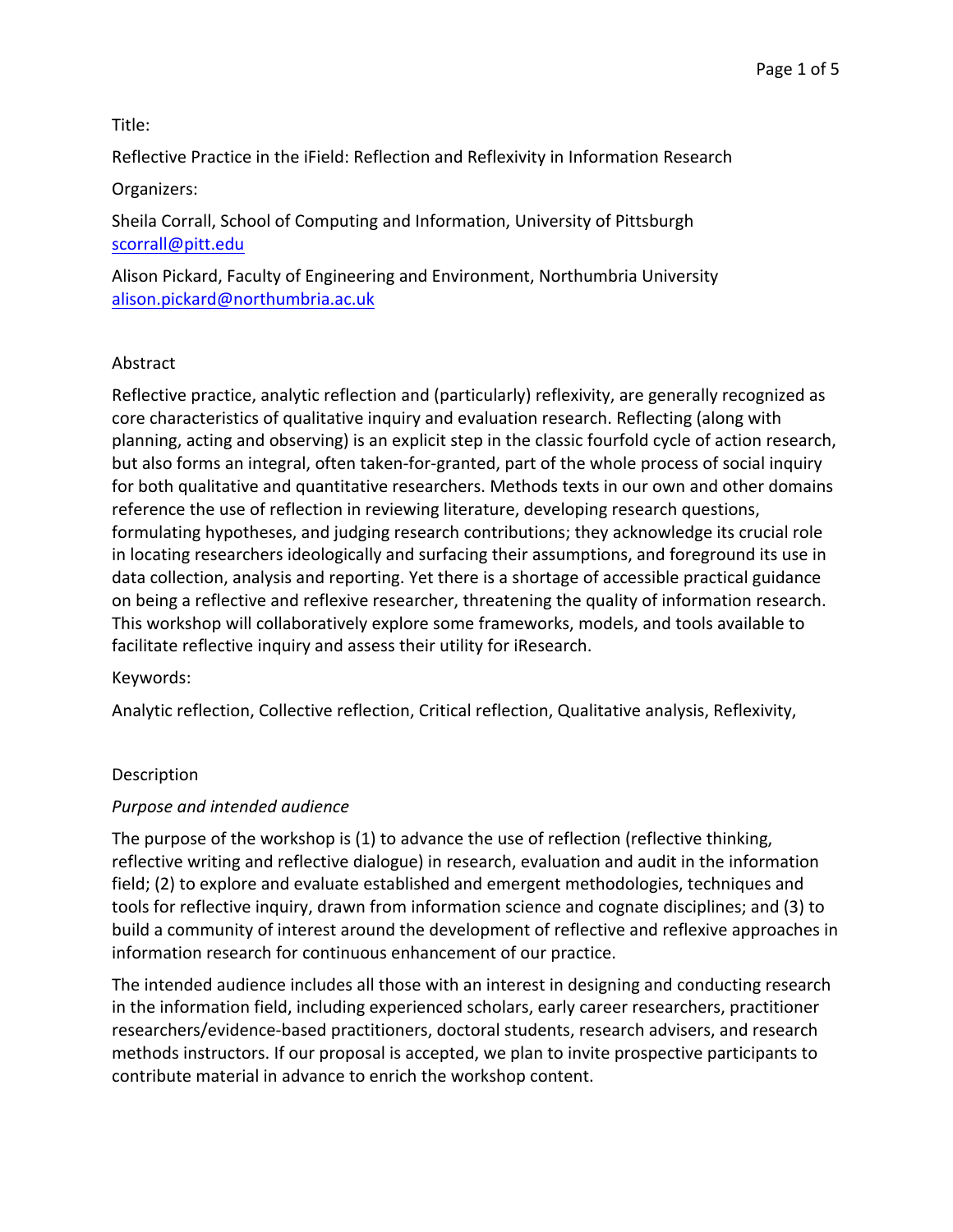### *Proposed format*

Our outline assumes a half-day event of 3.5 hours, but could be adjusted to 3 hours if needed.

### Introduction and orientation (20 minutes)

Introduce workshop leaders and participants; Present goals and expected outcomes; Outline project background and planned activities; Present working definitions of key terms and concepts.

Warm-up activity: Distribute handouts with definitions and our preliminary model of reflective inquiry; Invite participants to review material and to provide comments; Collect feedback on flipcharts; Post flipchart sheets around the room so participants can add comments later.

Frameworks and models breakout (10 minutes intro, 45 minutes breakout, 20 minutes plenary)

Introduce tools providing high-level views, holistic models, or overarching frameworks for reflective inquiry that facilitate understanding of the role of reflection in the conceptual (pre-empirical) stage of research (e.g., Blaikie's (2007; 2010) typology of researcher positions/stances; Coghlan and Brannick's (2014) action research meta-cycle of reflection-on-reflection, Patton's (2011) reflective practice process for developmental evaluation, Patton's (2015) framework for triangulated reflexive inquiry framework); Distribute sample tools (prepared by workshop leaders).

Invite group members to test and evaluate usability of their assigned tools individually, share and compare results, and capture findings on flipcharts for plenary presentation. Encourage participants to suggest improvements to tools and/or additions to toolkit, and present their suggestions alongside their evaluation.

Refreshments and walk-round (20 minutes)

Methods and techniques breakout (10 minutes intro, 45 minutes breakout, 20 minutes plenary)

Introduce tools providing frameworks, models, or prompts/checklists that promote adoption of reflective and reflexive approaches to generating, analyzing, and representing research data or evidence (e.g., Alvesson and Sköldberg's (2009) four-level multi-paradigmatic framework for reflexive interpretation; Alvesson, Harley and Hardy's (2008) tabulation of four sets of reflexive textual practices; Mason's (2002) model for reading data three ways; Saldana's (2015) reflection topics for analytic memos). Distribute sample tools (prepared by workshop leaders).

Invite group members to evaluate tools, share findings, present suggestions (as above).

Conclusion and reflection (20 minutes)

Review key messages from presentations and discussions; Explore interest in continuing the conversation beyond the conference; Agree next steps, e.g., writing up the event (leaders and participants).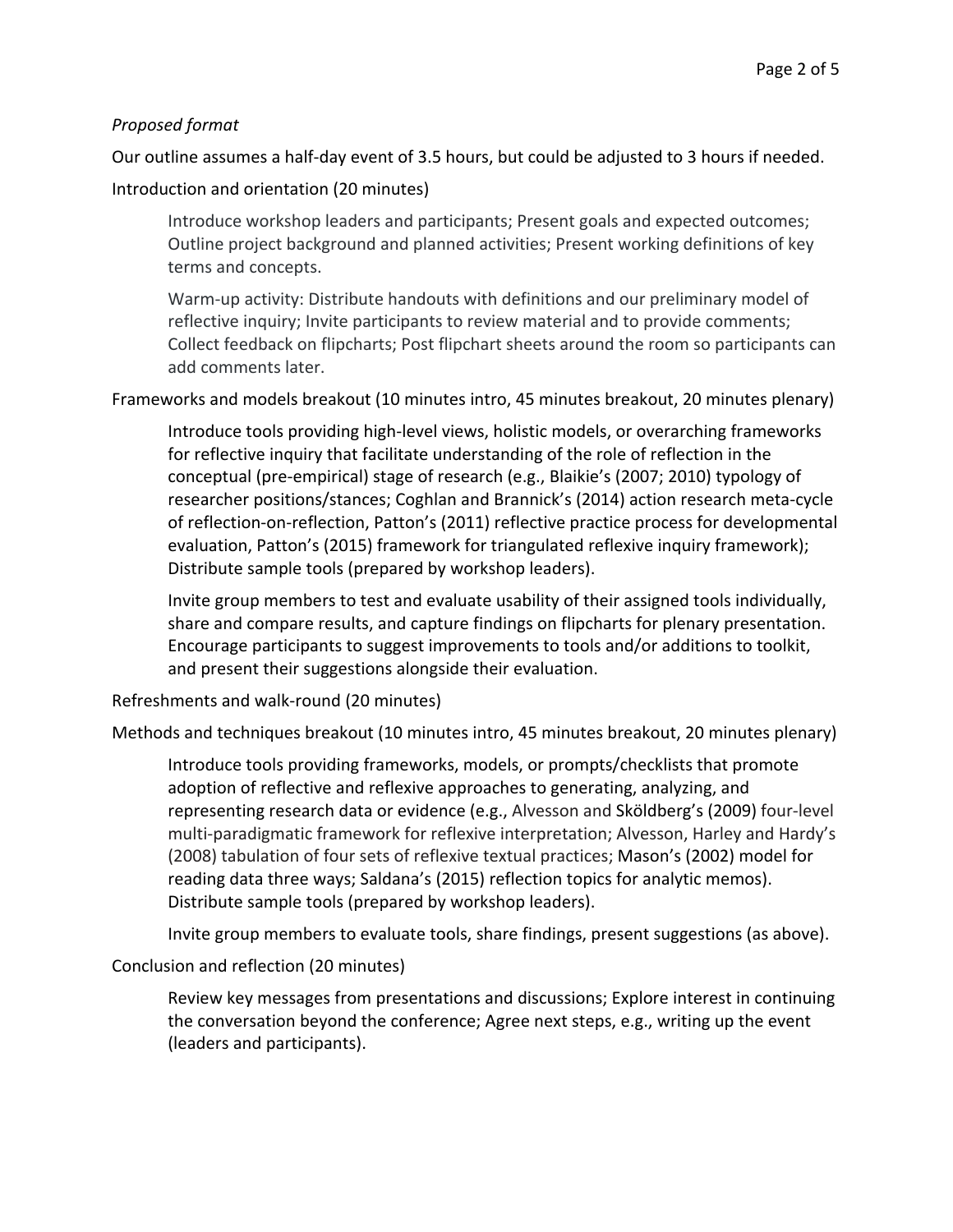## *Goals or outcomes*

- $\triangleright$  Promote shared understanding and vocabulary for the concepts and terminology of reflective inquiry in the context of information work.
- $\triangleright$  Review tools to facilitate reflection and reflexivity in social inquiry and assess their utility for information researchers.
- $\triangleright$  Facilitate networking with a view to seeding collaborative initiatives and projects to accelerate reflective scholarship in the information sector.

# *Relevance to the iConference*

Reflection is an essential dimension of both academic and practitioner research in the information field. Reflective practice, including analytic reflection and particularly reflexivity, is a "core characteristic" of qualitative inquiry (Creswell, 2014, p. 102), especially in data analysis and report writing (Patton, 2015; Saldaña, 2015); and it is an important feature of the qualitative approaches of narrative, phenomenological, grounded theory, ethnographic and case study research (Creswell & Poth, 2017). Reflection is associated with practitioner research as an explicit step in the classic (participatory) action research cycle of planning, acting, observing, and reflecting, a social research strategy that has been described as "simply a form of self-reflective enquiry" (Carr & Kemmis, 1986, p. 162) and characterized as "critical selfreflective practice" (McNiff, 2013, p. 23); it is an integral part of interpretive, participatory, and collaborative approaches to evaluation in education and other domains, where it forms the basis for dialogue and validity testing (Goodyear, 2005).

Reflection also constitutes an integral and often taken-for-granted part of the whole process of social inquiry for both qualitative and quantitative researchers. Popular research methods texts from our own and other fields reference the use of reflection and the importance of reflexivity in reviewing literature, conceptualizing research ideas, developing research questions, formulating hypotheses, interpreting results and judging the contribution of a study; methodologists acknowledge a crucial role in locating a researcher ideologically and surfacing their assumptions, as well as noting its use in specific methods, techniques and procedures, such as participant observation, research diaries, and discourse analysis (Connaway & Radford, 2017; Creswell, 2014; Creswell & Plano Clark, 2011; Pickard, 2013; Wildemuth, 2017; Williamson, 2002). Brophy (2009, p. 63) highlights a key contribution of reflective practice in identifying problems for investigation, noting "One common feature of reflection is the recognition of a problematic situation where different courses of action were possible".

However, overall, coverage of reflection and reflexivity in information and library science methods books is disappointingly limited, especially compared with other social research texts. Our literature is particularly deficient in practical guidance, with a noticeable shortage of the types of reflective frameworks, models, and tools found in other social science disciplines and professions. Our project targets this gap, using participatory action research to collaboratively develop a reflective practice toolkit for the information field, by looking for candidate tools in the social research literature, and assessing their potential for adoption in or adaptation for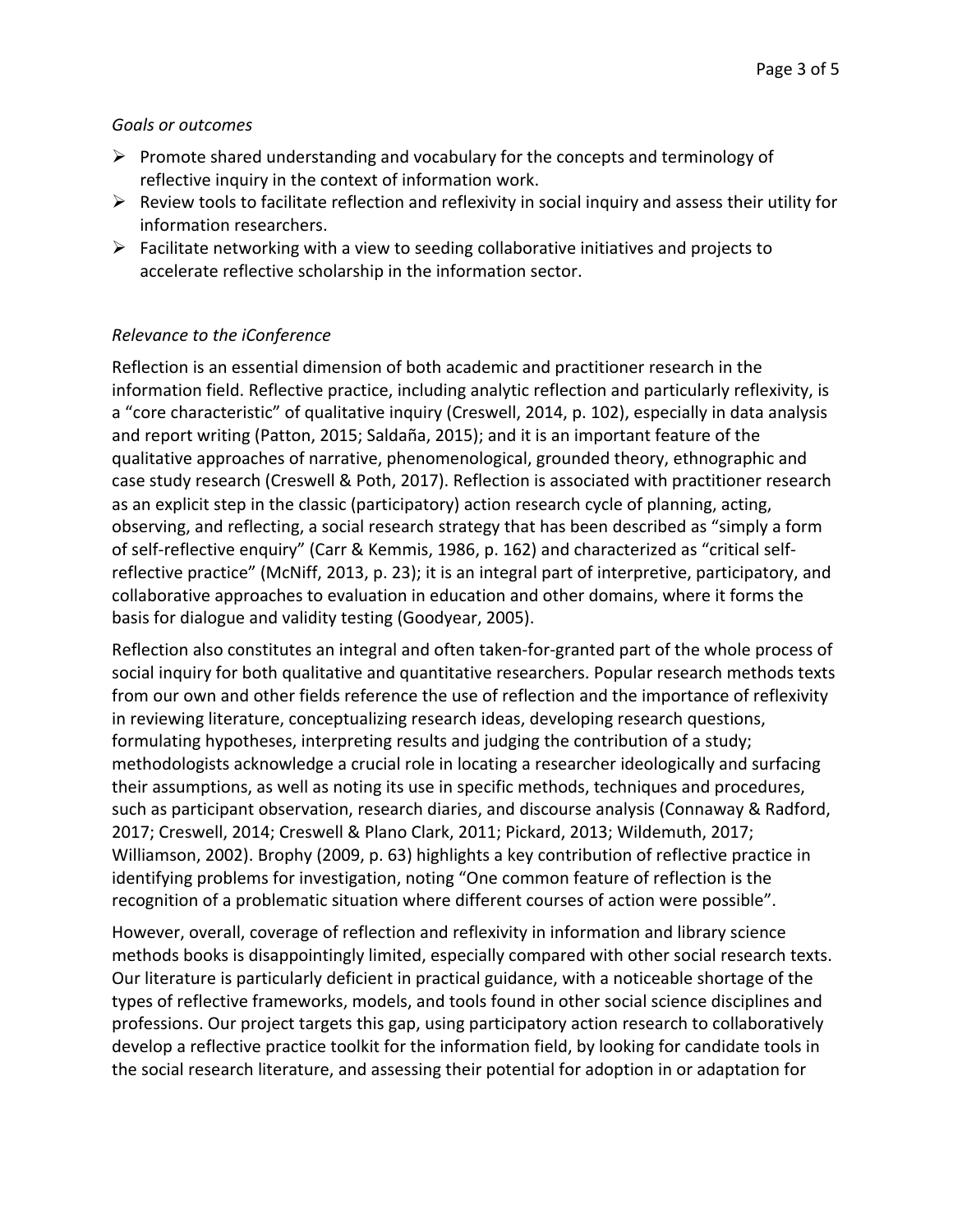information research settings, with a view to building a community collection of customized resources to support information scholarship.

#### Duration

The workshop will be a half-day event.

[Note we are also proposing a half-day workshop on the use of reflection in education. We have designed the two workshops as related but self-contained events, recognizing some delegates may be interested in attending both sessions, but others who are more involved in research or teaching may prefer to attend only one. The two events share a common theoretical heritage and conceptual framework, but each will cover different techniques and tools, and use different examples and exercises, with minimal overlap in content.]

### Attendance

Our workshop format uses a mix of plenary and breakout discussions. We expect to attract 25-30 people, but we could work with as few as ten or as many as 50 participants.

### References

- Alvesson, M., & Sköldberg, K. (2009). *Reflexive methodology:* New vistas for qualitative research (2nd ed.). London: SAGE.
- Alvesson, M., Hardy, C., and Harley, B. (2008). Reflecting on reflexivity: Reflexive textual practices in organization and management theory. *Journal of Management Studies*, *45*(3), 480-501. doi:10.1111/j.1467-6486.2007.00765.x.
- Blaikie, N. (2007). *Approaches to social enquiry* (2nd ed.). Cambridge: Polity Press.
- Blaikie, N. (2010). *Designing social research:* The logic of anticipation (2nd ed.). Cambridge: Polity Press.
- Brophy, P. (2009). *Narrative-based practice.* Aldershot, UK: Ashgate.
- Carr, W., & Kemmis, S. (1986). *Becoming critical: Education, knowledge and action research.* Melbourne, Australia: Deakin University Press.
- Coghlan, D., & Brannick, D. (2014). *Doing action research in your own organization* (4th ed.). London: SAGE.
- Connaway, L. S., & Radford, M. L. (2017). *Research methods in library and information science* (6th ed,). Santa Barbara, CA: Libraries Unlimited.
- Creswell, J. W. (2014). *Research design: Qualitative, quantitative, and mixed methods approaches* (4th ed.). Thousand Oaks, CA: SAGE.
- Creswell, J. W., & Plano Clark, V. L. (2011). *Designing and conducting mixed methods research* (2nd ed.). Thousand Oaks, CA: SAGE.
- Creswell, J. W., & Poth, C. (2017). *Qualitative inquiry and research design: Choosing among five* approaches (4th ed.). Thousand Oaks, CA: SAGE.
- Goodyear, L. K. (2005). Reflection. In S. Mathison (Ed.), *Encyclopedia of evaluation* (p. 369). Thousand Oaks, CA: SAGE.